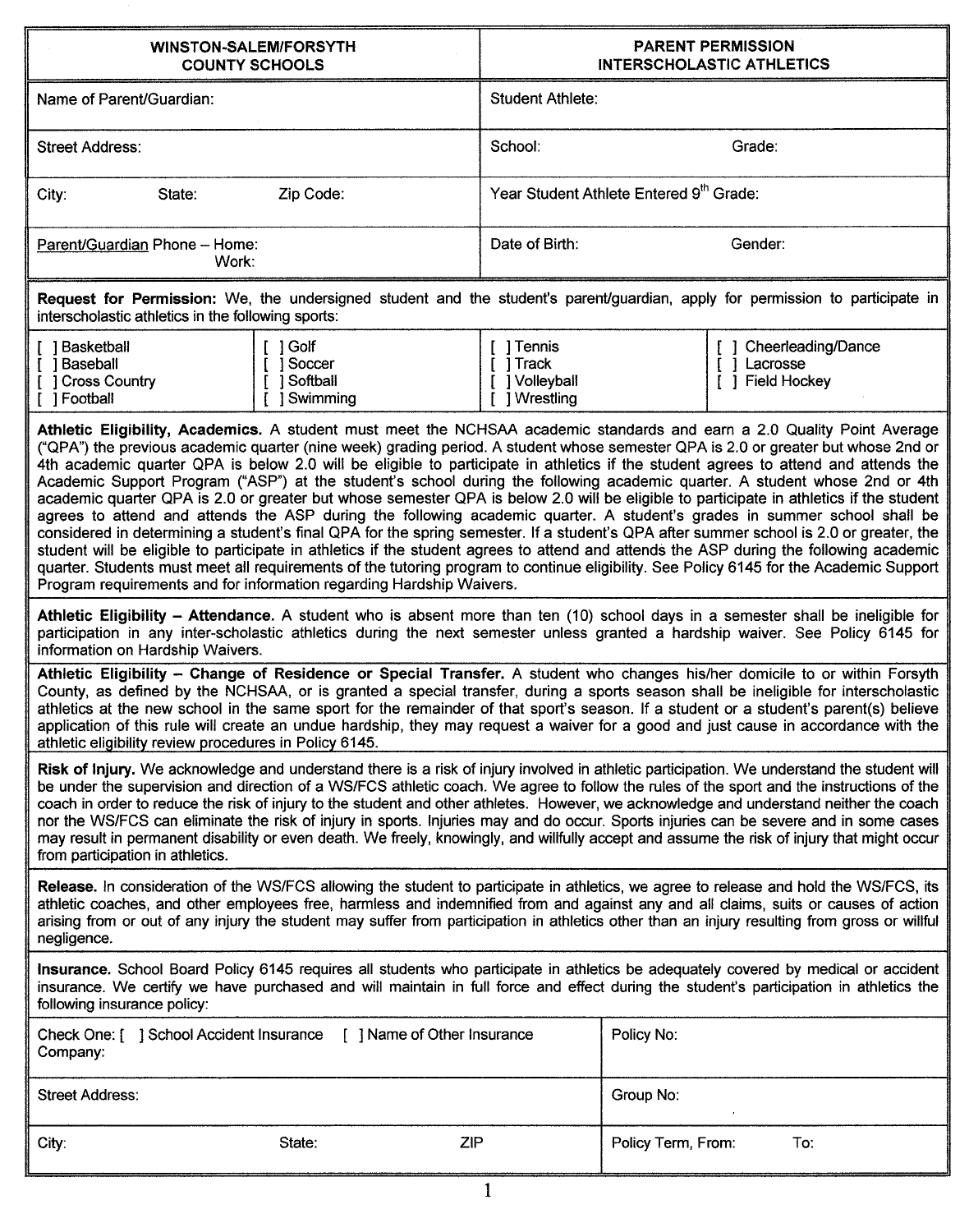## **NORTH CAROLINA HIGH SCHOOL ATHLETIC ASSOCIATION SPORT** PRE PARTICIPATION **EXAMINATION FORM**

Age: Sex:

*This is a screening examination for participation in sports. This does not substitute for a comprehensive examination with your child's regular physician where important preventive health information can be covered.*

Athlete's Directions: Please review all questions with your parent or legal custodian and answer them to the best of your knowledge.

Parent's Directions: Please assure that all questions are answered to the best of your knowledge. Not disclosing accurate information may put your child at risk during sports activity.

Physician's Directions: We recommend carefully reviewing these questions and clarifying any positive answers.

| Explain "Yes" answers below                                                                                             | Yes                  | N <sub>0</sub>         | Don't                |
|-------------------------------------------------------------------------------------------------------------------------|----------------------|------------------------|----------------------|
|                                                                                                                         | $\Box$               | $\Box$                 | know                 |
| 1. Has the athlete ever been hospitalized or had surgery?                                                               |                      |                        | $\Box$               |
| 2. Is the athlete presently taking any medications or pills?                                                            | $\Box$               | $\Box$                 | $\overline{\square}$ |
| 3. Does the athlete have any allergies (medicine, bees or other stinging insects, latex)?                               | $\Box$               | $\Box$                 | $\Box$               |
| 4. Has the athlete ever passed out or nearly passed out DURING exercise, emotion or startle?                            | $\Box$               | $\Box$                 | $\overline{\square}$ |
| Has the athlete ever fainted or passed out AFTER exercise?<br>5.                                                        | $\Box$               | $\Box$                 | $\Box$               |
| Has the athlete had extreme fatigue associated with exercise (different from other children)?<br>6.                     | $\Box$               | $\Box$                 | $\Box$               |
| Has the athlete ever had trouble breathing during exercise, or a cough with exercise?<br>7.                             | $\Box$               | $\Box$                 | $\overline{\square}$ |
| Has the athlete ever been diagnosed with exercise-induced asthma?<br>8.                                                 | $\Box$               | $\boxed{\blacksquare}$ | $\overline{\square}$ |
| 9. Has a doctor ever told the athlete that they have high blood pressure?                                               | $\Box$               | $\overline{\square}$   | $\overline{\Box}$    |
| 10. Has a doctor ever told the athlete that they have a heart infection?                                                | $\overline{\square}$ | $\overline{\square}$   | $\overline{\square}$ |
| 11. Has a doctor ever ordered an EKG or other test for the athlete's heart, or has the athlete ever been told they have | $\Box$               | $\Box$                 | $\overline{\square}$ |
| a murmur?                                                                                                               |                      |                        |                      |
| 12. Has the athlete ever had discomfort, pain, or pressure in his chest during or after exercise or complained of their | $\Box$               | $\Box$                 | $\Box$               |
| heart "racing" or "skipping beats"?                                                                                     |                      |                        |                      |
| 13. Has the athlete ever had a head injury, been knocked out, or had a concussion?                                      |                      |                        | $\overline{\square}$ |
| 14. Has the athlete ever had a seizure or been diagnosed with an unexplained seizure problem?                           |                      |                        | $\overline{\square}$ |
| 15. Has the athlete ever had a stinger, burner or pinched nerve?                                                        |                      |                        | $\Box$               |
| 16. Has the athlete ever had a heat injury (heat stroke) or severe muscle cramps with activities?                       |                      |                        | $\overline{\square}$ |
| 17. Has the athlete ever had any problems with their eyes or vision?                                                    |                      |                        | $\Box$               |
| 18. Has the athlete ever sprained/strained, dislocated, fractured, broken or had repeated swelling or other injury of   |                      |                        | $\overline{\square}$ |
| any bones or joints?                                                                                                    |                      |                        |                      |
| $\Box$ Shoulder<br>$\Box$ Head<br>$\Box$ Neck<br>$\Box$ Elbow<br>$\Box$ Knee<br>$\Box$ Chest<br>$\Box$ Thigh<br>$Q$ Hip |                      |                        |                      |
| $\Box$ Forearm $\Box$ Shin/calf<br>$\Box$ Back<br>$\Box$ Wrist<br>$\Box$ Ankle<br>$\Box$ Hand<br>$\Box$ Foot            |                      |                        |                      |
| 19. Has the athlete ever had an eating disorder, or do you have any concerns about your eating habits or weight?        |                      |                        | $\Box$               |
| 20. Does the athlete have any chronic medical illnesses (diabetes, asthma, kidney problems, etc.)?                      |                      |                        | $\overline{\square}$ |
| 21. Has the athlete had a medical problem or injury since their last evaluation?                                        |                      |                        | $\overline{a}$       |
| 22. Does the athlete have the sickle cell trait?                                                                        |                      |                        | $\overline{\square}$ |
| <b>FAMILY HISTORY</b>                                                                                                   |                      |                        | $\overline{\square}$ |
| 23. Has any family member had a sudden, unexpected death before age 50 (including from sudden infant death              |                      |                        | $\Box$               |
| syndrome [SIDS], car accident, drowning)?                                                                               |                      |                        |                      |
| 24. Has any family member had unexplained heart attacks, fainting or seizures?                                          |                      |                        | $\Box$               |
| 25. Does the athlete have a father, mother or brother with sickle cell disease?                                         |                      |                        | $\overline{\square}$ |

Elaborate on any positive (yes) answers:

I have reviewed and answered each question above, and assure that all are accurate responses. Furthermore, I give permission *for my child to participate in sports.* \_\_\_\_\_\_\_\_\_\_\_\_\_\_\_\_\_\_ Date:

| Signature of parent/legal custodian: |  |
|--------------------------------------|--|
|                                      |  |

Signature of Athlete:  $\qquad \qquad$  Date:  $\qquad \qquad$  Phone #: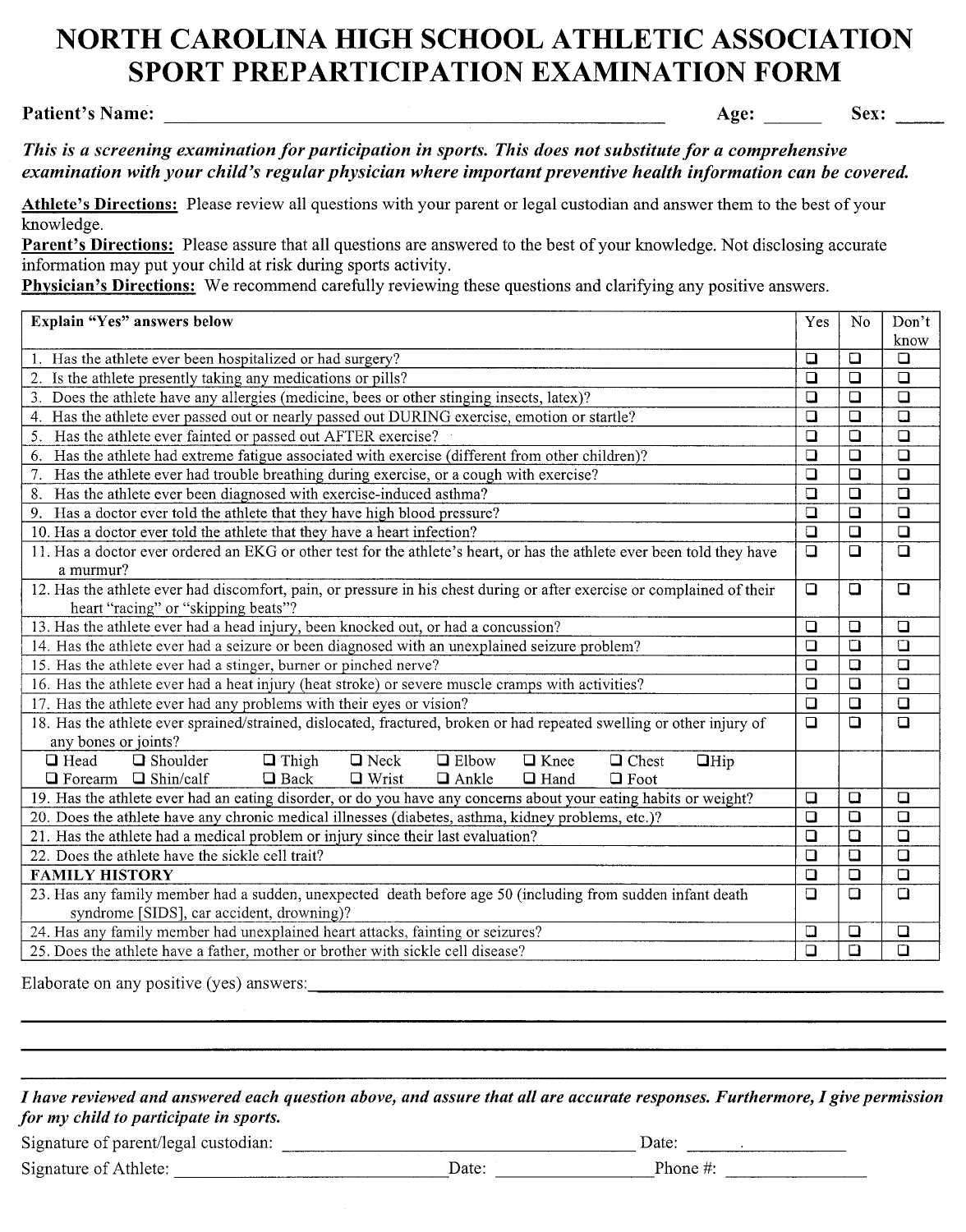|                                                      |                                  |                |                                                                     | Physical Examination (Must be Completed by a Licensed Physician, Nurse Practitioner or Physician's Assistant) |
|------------------------------------------------------|----------------------------------|----------------|---------------------------------------------------------------------|---------------------------------------------------------------------------------------------------------------|
|                                                      |                                  |                |                                                                     |                                                                                                               |
|                                                      |                                  |                |                                                                     | Height Weight Weight BP (%ile) / (%ile) Pulse                                                                 |
| Vision R 20/                                         | L 20/ Corrected: Y N             |                |                                                                     |                                                                                                               |
|                                                      |                                  |                | These are required elements for all examinations                    |                                                                                                               |
|                                                      | <b>NORMAL</b><br><b>ABNORMAL</b> |                |                                                                     | <b>ABNORMAL FINDINGS</b>                                                                                      |
| <b>PULSES</b>                                        |                                  |                |                                                                     |                                                                                                               |
| <b>HEART</b>                                         |                                  |                |                                                                     |                                                                                                               |
| <b>LUNGS</b>                                         |                                  |                |                                                                     |                                                                                                               |
| <b>SKIN</b>                                          |                                  |                |                                                                     |                                                                                                               |
| <b>NECK/BACK</b>                                     |                                  |                |                                                                     |                                                                                                               |
| <b>SHOULDER</b>                                      |                                  |                |                                                                     |                                                                                                               |
| <b>KNEE</b>                                          |                                  |                |                                                                     |                                                                                                               |
| <b>ANKLE/FOOT</b>                                    |                                  |                |                                                                     |                                                                                                               |
| <b>Other Orthopedic</b>                              |                                  |                |                                                                     |                                                                                                               |
| Problems                                             |                                  |                |                                                                     |                                                                                                               |
|                                                      |                                  |                | Optional Examination Elements - Should be done if history indicates |                                                                                                               |
| <b>HEENT</b>                                         |                                  |                |                                                                     |                                                                                                               |
| <b>ABDOMINAL</b>                                     |                                  |                |                                                                     |                                                                                                               |
| <b>GENITALIA (MALES)</b>                             |                                  |                |                                                                     |                                                                                                               |
| <b>HERNIA</b> (MALES)<br>Clearance**:                |                                  |                |                                                                     |                                                                                                               |
| ❏<br>C. Not cleared for:<br>$\Box$                   | $\Box$ Collision                 | $\Box$ Contact |                                                                     | Mon-contact ______Strenuous _____Moderately strenuous _____Non-strenuous                                      |
|                                                      |                                  |                |                                                                     |                                                                                                               |
|                                                      |                                  |                |                                                                     |                                                                                                               |
| Additional Recommendations/Rehab Instructions:       |                                  |                |                                                                     |                                                                                                               |
|                                                      |                                  |                |                                                                     |                                                                                                               |
|                                                      |                                  |                |                                                                     |                                                                                                               |
|                                                      |                                  |                |                                                                     |                                                                                                               |
|                                                      |                                  |                |                                                                     |                                                                                                               |
|                                                      |                                  |                |                                                                     |                                                                                                               |
|                                                      |                                  |                |                                                                     |                                                                                                               |
|                                                      |                                  |                | MD<br>$\mathbf{DO}$<br>PA                                           | NP                                                                                                            |
| (Signature and circle of designated degree required) |                                  |                |                                                                     |                                                                                                               |
| Date of exam:                                        |                                  |                |                                                                     | <b>Physician Office Stamp:</b>                                                                                |
|                                                      |                                  |                |                                                                     |                                                                                                               |
|                                                      |                                  |                |                                                                     |                                                                                                               |
|                                                      |                                  |                |                                                                     |                                                                                                               |

<sup>(\*\*</sup> The following are considered disqualifying until appropriate medical and parental releases are obtained: post-operative clearance, acute infections, obvious growth retardation, diabetes, jaundice, severe visual or auditory impairment, pulmonary insufficiency, organic heart disease or hypertension, enlarged liver or spleen, a chronic musculoskeletal condition that limits ability for safe exercise/sport (i.e. Klippel-Feil anomaly, Sprengel's deformity), history of convulsions or concussions, absence of/ or one kidney, eye, testicle or ovary, etc.)

This form approved by the North Carolina High School Athletic Association Sports Medicine Advisory Committee December 2009, and the NCHSAA Board of Directors reviewed annually.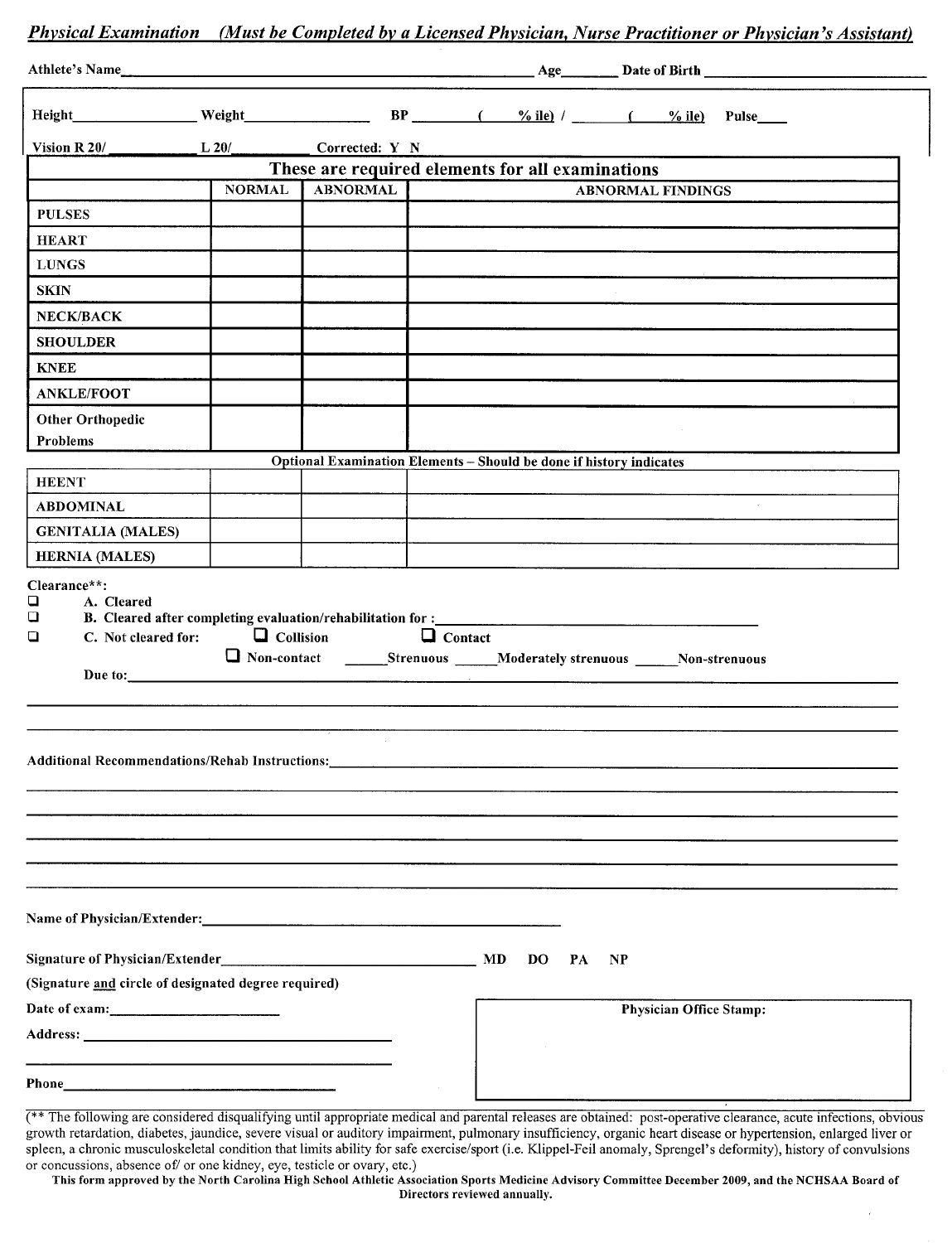Code of Sportsmanship. We recognize interscholastic athletic events should be conducted in such a manner ensuring good sportsmanship prevails at all times. Every effort should be made to promote a climate of wholesome competition. Unsportsmanlike acts will not be tolerated. A student shall be under the coach's supervision and control at all times the student is participating in an athletic event. In the event a student is ejected from an athletic contest, the WS/FCS and its schools will adhere to any and all penalties listed in the North Carolina High School Athletic Association Handbook and WS/FCS AR 6145.2, Section V, Sportsmanship/Ejection Regulations.

Protect Your Eligibility; Know the Rules: To represent your school in athletics, YOU:

1. Must be a properly enrolled student at the time you participate, must be enrolled no later than the 15th day of the present semester, and must be in regular attendance at that school.

2. Must not be absent more than ten (10) school days in a semester or term to be eligible for participation in interscholastic athletic activities during the next semester.

3. Must have not exceeded eight (8) consecutive semesters of attendance or have participated more than four (4) seasons in any sport since first entering grade nine (9).

4. Must be under nineteen (19) years of age on or before August 31.

5. Must live with your parents or legal custodian within the school administrative unit (exceptions must be approved by your principal and the NCHSAA). A student is eligible if he has attended school within that unit the previous two (2) semesters (if eligible in all other respects).

6. Must be present for a minimum of fifty percent (50)% of the student day on the day of an athletic contest in order to participate in the event.

7. Must have passed 3 out of 4 (or 6 out of 8) classes during the previous term and earned a 2.0 Quality Point Average (QPA) during the previous nine~week grading period or term.

8. Must have received a medical examination by a licensed physician (or physician's assistant) within the past 365 days; if you miss five (5) or more days of practice due to illness or injury, you must receive a medical release before practicing or playing.

9. Must not accept prizes, merchandise, money, or anything that can be exchanged for money as a result of athletic participation. This includes being on a free list or loan list for equipment.

10. Must not have signed a professional contract, have played on a junior college team or be enrolled and attending a class in college.

11. Must not participate in unsanctioned all-star or bowl games.

12. May not receive team instructions from your school's coaching staff during the school year outside your sports season (from first practice through final games). Instruction is limited to coach and one or multiple participants in small group settings.

13. May not, as an individual or a team, practice or play during the school day (from first practice through conference tournament). Exception: golf and tennis players may play during the school day with prior permission from the Superintendent.

14. May not play, practice, or assemble as a team with your coach on Sunday.

15. May not dress for a contest, sit on the bench, or practice if you are not eligible to participate.

16. Must not play more than three (3) games in one sport per week (exceptions: Basketball, Baseball, Softball, and Volleyball); and not more than one (1) contest per day in the same sport (exceptions: Baseball, Softball, and Volleyball).

17. May attend only those summer camps to which you or your parents paid the fees.

18. Must submit to random drug testing.

19. Must not have been convicted of a crime classified as a felony under North Carolina or federal law or have been adjudicated delinquent for an offense that would be a felony if committed by an adult.

Medical Authorization. By signing below, I (the Student Athlete's parent or legal guardian) give consent for the student to receive a medical screening and examination prior to participation in athletics. If the Student Athlete is injured while participating in athletics and the WS/FCS is unable to contact me, I grant the WS/FCS permission and authority to obtain the necessary medical care and treatment for the Student Athlete, including but not limited to: first aid; medical treatment or surgical treatment recommended by a physician; and medical treatment recommended by a WS/FCS-authorized athletic trainer. I further accept financial responsibility for such medical care or treatment on behalf of myself and my spouse. .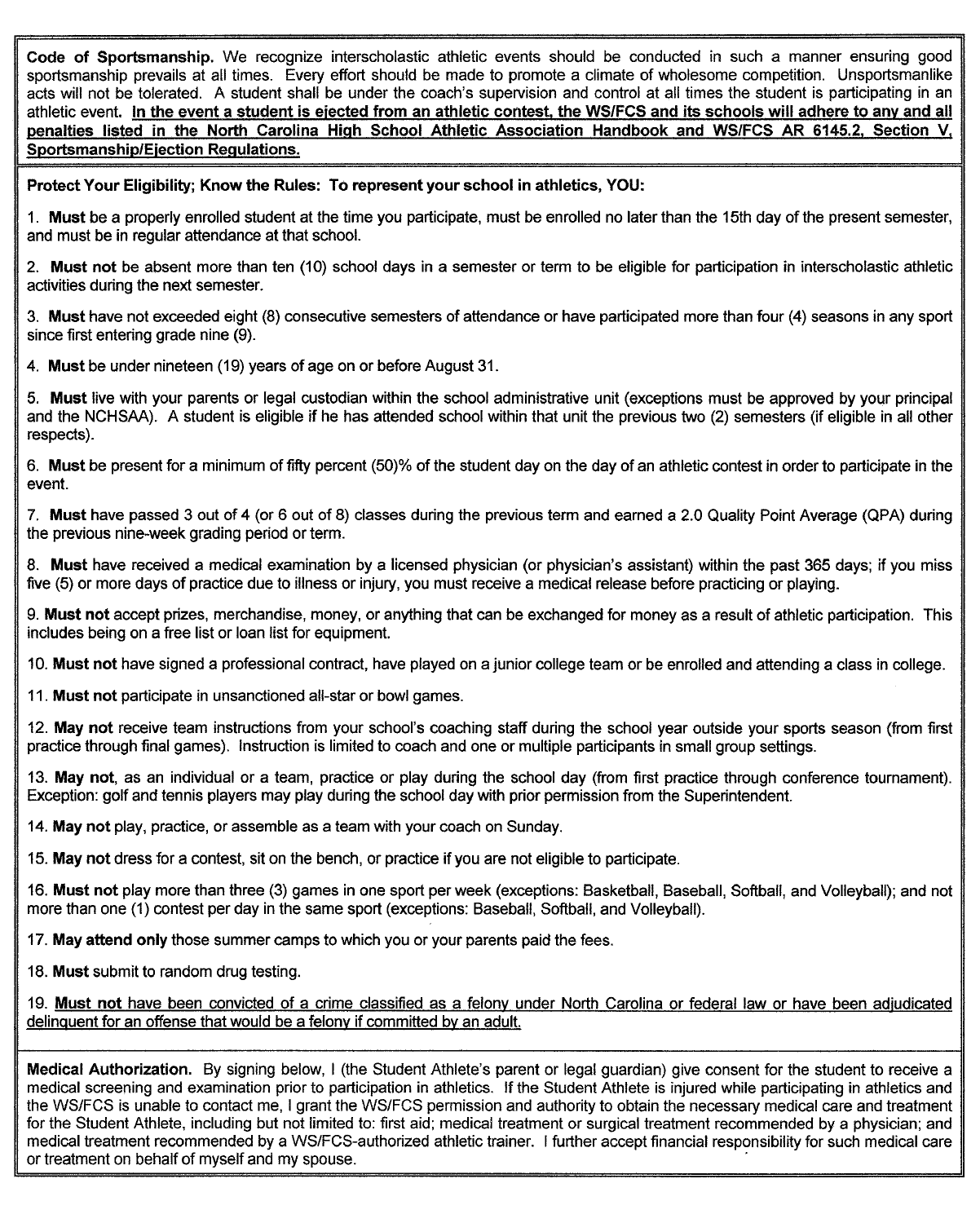Alcohol/Drugs. To be eligible to participate in athletics, the student, with consent of his/her parents, must agree in writing to submit to random alcohol and drug testing. The student shall be tested for alcohol, marijuana, cocaine, amphetamines, and any other controlled substances the Superintendent deems appropriate. Information about the alcohol/drug testing policy, program and procedures is provided in a separate brochure which all athletes and their parents are expected to read.

Consequences of a positive test. The student shall not be suspended from school as a result of a positive test. a. FIRST OFFENSE. In the event a student fails or refuses to participate in the alcohol/drug test when selected at random or tests positive for alcohol or drugs, the student shall be ineligible to participate in athletics for 365 days. However, if the student agrees to be assessed and to enroll in and successfully complete an alcohol and/or drug abuse education and/or intervention program, the student shall regain eligibility to participate in athletics immediately.

b. SECOND OFFENSE. In the event a student tests positive a second time or fails or refuses to participate in the second alcohol/drug test when selected at random, the student shall be ineligible to participate in athletics for 365 days.

Possession, Use, Sale or Distribution. If a student possesses or is under the influence (to any degree) of alcohol or illegal drugs at school or any school activity, or if a student sells or distributes alcohol or a controlled substance, the athlete shall be ineligible for athletics for a minimum of thirty (30) school days in addition to being subject to suspension or expulsion from school as provided in Policy 5131.6 and AR 5131, Guidelines for Student Discipline.

By signing the form below I, the student, and I, the student's parent, acknowledge we have read the information provided to us by the WS/FCS explaining WS/FCS policy and procedures for random alcohol and drug testing. I, the student, agree to participate in random alcohol/drug testing and I authorize WS/FCS, its agents or employees to release the results of my alcohol/drug test to me, my parent and appropriate school officials. I, the student's parent, give my consent for my child to participate in WSlFCS'srandom alcohol/drug testing program.

**NCHSAA REGULATIONS - STUDENT ATHLETE PLEDGE.** As a student athlete, I am a role model. Using inappropriate language; taunting; baiting; or the use of unwarranted physical contact directed at opposing players, coaches, and fans are contrary to the spirit of fair play and the good sportsmanship my school, my conference, and the NCHSAA expects of its members. I accept my responsibility to model good sportsmanship that comes with being a student athlete.

**PARENT PLEDGE.** As a parent, I am a role model. I will remember school athletics are an extension of the classroom, offering learning experiences for the students. I will show respect for the opposing players, coaches, spectators and support groups. I will participate in cheers supporting and uplifting the teams involved. Using inappropriate language and taunting are contrary to the spirit of fair play and the good sportsmanship our school, our conference and the NCHSAA expects of its members. I accept my responsibility to model good sportsmanship that comes with being the parent of a student athlete.

I certify that the home address as parents shown in this document is my sole bona fide residence and I will notify the school principal immediately of any change in residence, since such a move may alter the eligibility status of my student-athlete. I further acknowledge I must not falsify any official eligibility information relating to my residence, and acknowledge that doing so may result in a loss of eligibility for 365 days.

## **NCHSAA SPORTSMANSHIPlEJECTION POLICY**

We, the student and parent/guardian, acknowledge we have read and understand the NCHSAA and the WSlFCS Sportsmanship/Ejection Policy. We understand the following types of behavior will result in an ejection from an athletic contest: fighting, taunting or baiting, profanity directed toward an official or an opponent, obscene gestures, disrespectfully addressing or contacting an official.

- 1st ejection: 4 games suspension in all sports *except* 2 games for football
- 2nd ejection: Suspended for remainder of sport season
- 3rd ejection: Suspended from **all** athletic competition for 365 days from date of 3rd ejection

**General Requirements.** We, the student and parent/guardian, have read and discussed the athletic eligibility. We understand any additional questions or specific circumstances should be directed to my student's coach, athletic director or principal. We certify that all the information provided on this form is accurate and current.

|                                               |  |  | I, the undersigned student and parent, have read this document, agree to its contents, and understand all of the expectations |
|-----------------------------------------------|--|--|-------------------------------------------------------------------------------------------------------------------------------|
| for athletic participation at my high school. |  |  |                                                                                                                               |

| Student:        | Date: |
|-----------------|-------|
| Parent/Guardian | Date: |